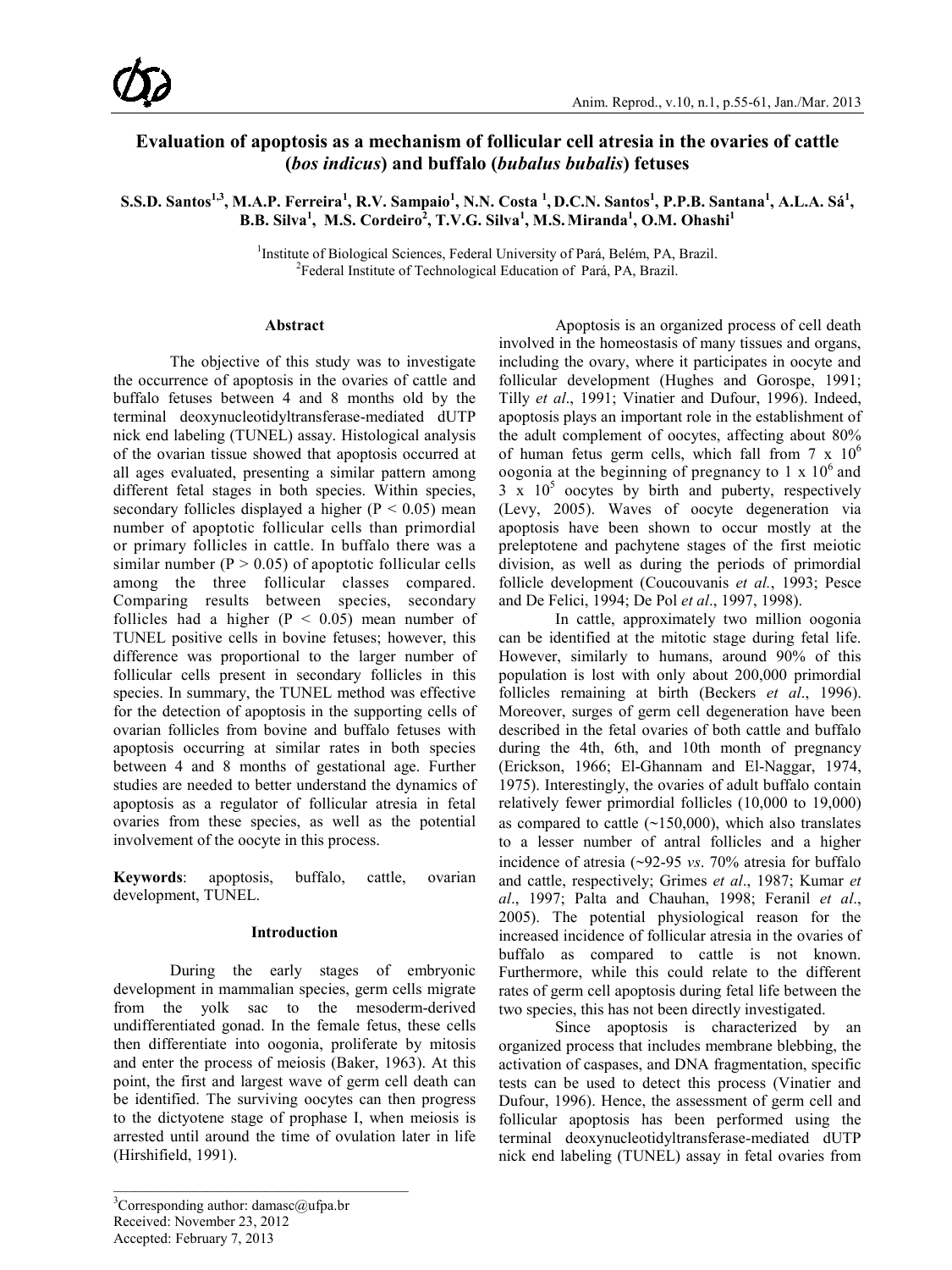

humans and sheep, as well as in adult ovaries from buffalo (Abir *et al*., 2002; Fulton *et al*., 2005; Aladaer *et al*., 2008; Sreejalekshmi *et al*., 2011). Notably, experiments in buffalo showed that in primary and secondary follicles, apoptosis started at the level of the oocyte, whereas in tertiary follicles the process began at the level of the granulosa cells (Sreejalekshmi *et al*., 2011). However, there are no reports correlating the occurrence of apoptosis with the waves of degeneration observed during follicular development in the fetal ovaries of cattle or buffalo. Therefore, the aim of this study was to evaluate the occurrence of apoptosis by means of the TUNEL assay in fetal ovaries from these species.

#### **Materials and Methods**

#### *Collection of ovaries*

Ovaries were collected from each of nine bovine and buffalo fetuses at each of 4, 5, 7, and 8 months of age. Age was stimated by measurements of the crown-rump length (Abdel-Raouf and El-Naggar, 1968; Evans and Sack, 1973).

Whole ovaries were immediately fixed in 10% paraformaldehyde for 24 h prior to processing.

#### *Histological processing and TUNEL*

Only one ovary (right or left, chosen randomly) from each animal was used for analysis in this study. After fixation, the ovaries were processed for classical histology. Sections of 7 μm were processed for TUNEL (TACS XL-BASIC ®, R & D Systems, Minneapolis, MN, USA) according to the manufacturer's instructions. Slides were then stained with hematoxylin (Vetec, Rio de Janeiro, Brazil) and eosin (Labsynth, São Paulo, Brazil) or Methyl green (67060- Fluka, Sigma-Aldrich, São Paulo, Brazil) and examined under light microscopy (Olympus CH 30, Melville, NY, USA).

Apoptosis was subjectively scored as densely

present  $(++)$ , moderately present  $(++)$ , rarely present (+), or absent (−) as previously described (Feranil *et al*., 2005) by an experienced researcher blinded to slide origin, and then classified by age group within species. In addition, the number of TUNEL positive cells was counted for each follicular class (i.e. primordial, primary, and secondary). Follicles were classified according to the criteria listed in the Nomina Histologica (International Committee on Veterinary Histological Nomenclature, 1994).

#### *Statistical analyses*

Means  $(\pm$ SEM) for the degree of apoptosis in buffalo and cattle ovaries at different stages of development and average number of TUNEL positive cells at each stage of follicular development were compared by analysis of variance (ANOVA) using the BioEstat 5.0 software (IDSM, MCT, CNPq, Belém, Pará, Brazil; Ayres *et al*., 2007) and differences were considered significant at a  $P < 0.05$ . When significant differences were detected, the Tukey´s test was applied.

#### **Results**

Histological analysis of the ovarian tissue from cattle and buffalo fetuses showed that apoptosis occurred at all evaluated ages, presenting a similar pattern among different fetal ages. There was an apparent decrease in the amount of TUNEL stained tissue in 8-month-old buffalo fetuses only (Table 1). When comparing the number of follicular cells positive for the TUNEL assay among the different follicle types within species, bovine primordial and primary follicles presented a similar number ( $P > 0.05$ ), while secondary follicles displayed a higher  $(P < 0.05)$  mean number of apoptotic follicular cells. In buffalo there was a similar number ( $P > 0.05$ ) of apoptotic follicular cells among the three follicular classes compared (Table 2).

Table 1. Average degree of apoptosis as assessed by the TUNEL assay in the ovaries of cattle and buffalo at different stages of fetal life.

| Fetal age | Cattle    | Buffalo   |  |  |
|-----------|-----------|-----------|--|--|
| 4 months  | $++$      | $++$      |  |  |
|           | $(n = 2)$ | $(n = 3)$ |  |  |
|           |           |           |  |  |
| 5 months  | $^{++}\,$ | $^{++}$   |  |  |
|           | $(n = 3)$ | $(n = 2)$ |  |  |
|           |           |           |  |  |
| 7 months  | $++$      | $^{++}$   |  |  |
|           | $(n = 2)$ | $(n = 2)$ |  |  |
|           |           |           |  |  |
| 8 months  | $^{++}\,$ | $^{+}$    |  |  |
|           | $(n = 2)$ | $(n = 2)$ |  |  |

n = number of fetuses. Degree of apoptosis: +++ densely present; ++ moderately present; + rarely present; − absent.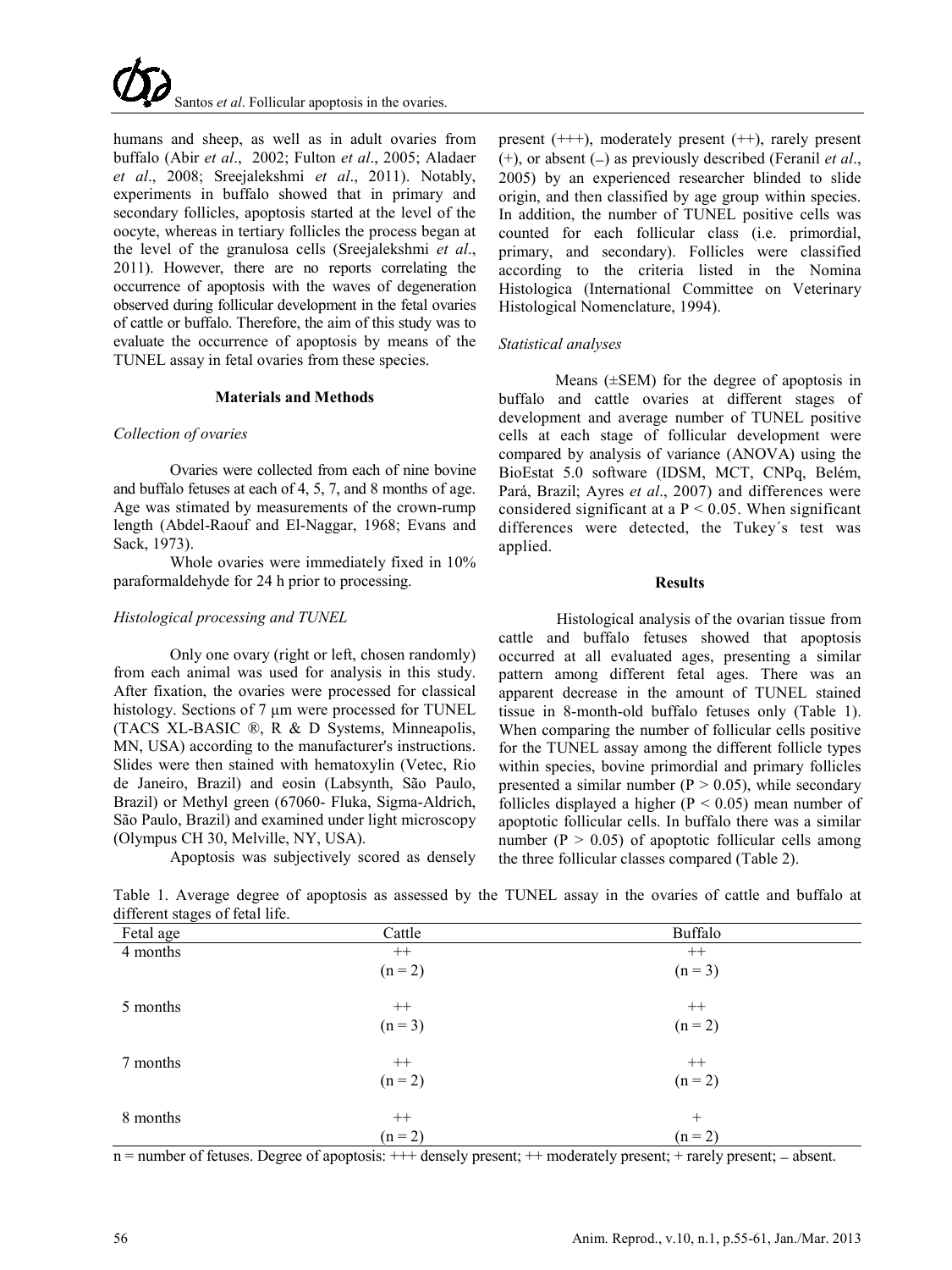When comparing the number of apoptotic cells in the different follicle types between species, secondary follicles had a higher  $(P < 0.05)$  mean number of TUNEL positive cells in bovine fetuses. However, that difference was proportional to the larger number of follicular cells present in secondary follicles in this species (Table 2). Notably, apoptosis as assessed by TUNEL was only detected in follicular cells, but never within oocytes (Fig. 1 and 2).

Table 2. Mean (±SEM) number of apoptotic follicular cells in an equatorial section of fetal bovine and buffalo ovaries.

|                | Primordial follicle | Primary follicle         | Secondary follicle  |
|----------------|---------------------|--------------------------|---------------------|
| Cattle         | $0.5 \pm 1.0^a$     | $0.5 \pm 0.8^{\text{a}}$ | $1.5 \pm 1.8^{b,A}$ |
|                | $n = 182$           | $n = 124$                | $n = 161$           |
|                | $(7.5\%)$           | $(3.4\%)$                | $(2.2\%)$           |
| <b>Buffalo</b> | $0.5 \pm 0.9^a$     | $0.4 \pm 0.7^{\rm a}$    | $0.5 \pm 0.9^{a,B}$ |
|                | $n = 198$           | $n = 169$                | $n = 43$            |
|                | $(7.1\%)$           | $(3.3\%)$                | $(1.7\%)$           |

 $n =$  number of follicles analyzed. () Percentage in relation to the total number of follicular cells. a,bDifferent lowercase superscripts within a row indicate significant differences ( $P < 0.01$ ). <sup>A,B</sup>Different uppercase superscripts within a column indicate significant differences ( $P < 0.01$ ).



Figure 1. Ovarian sections from buffalo fetuses of different gestational ages showing cells undergoing apoptosis as assessed by TUNEL. (A) Primordial follicles, 4 months, 400X; (B) Primordial follicles, 5 months, 100X; (C) Primordial and primary follicles, 7 months, 100X; (D) Primary follicles, 8 months, 100X. (A,B) Hematoxylin and eosin; (C,D) Methyl Green.

When comparing the mean number of apoptotic follicular cells among different follicle types and fetal ages within species, the highest average number of TUNEL positive cells was observed at 8 months for primordial and secondary follicles in cattle. For primary follicles, results were similar and relatively low across all fetal ages (Table 3). In buffalo, the

number of apoptotic cells was similar for both primordial and secondary follicles from 4 to 7 months of age. Conversely, primary follicles showed a higher mean number of apoptotic follicular cells at 5 and 7 months of fetal age. Interestingly, at 8 months of fetal age follicular apoptotic cells were only observed in antral follicles (data not shown).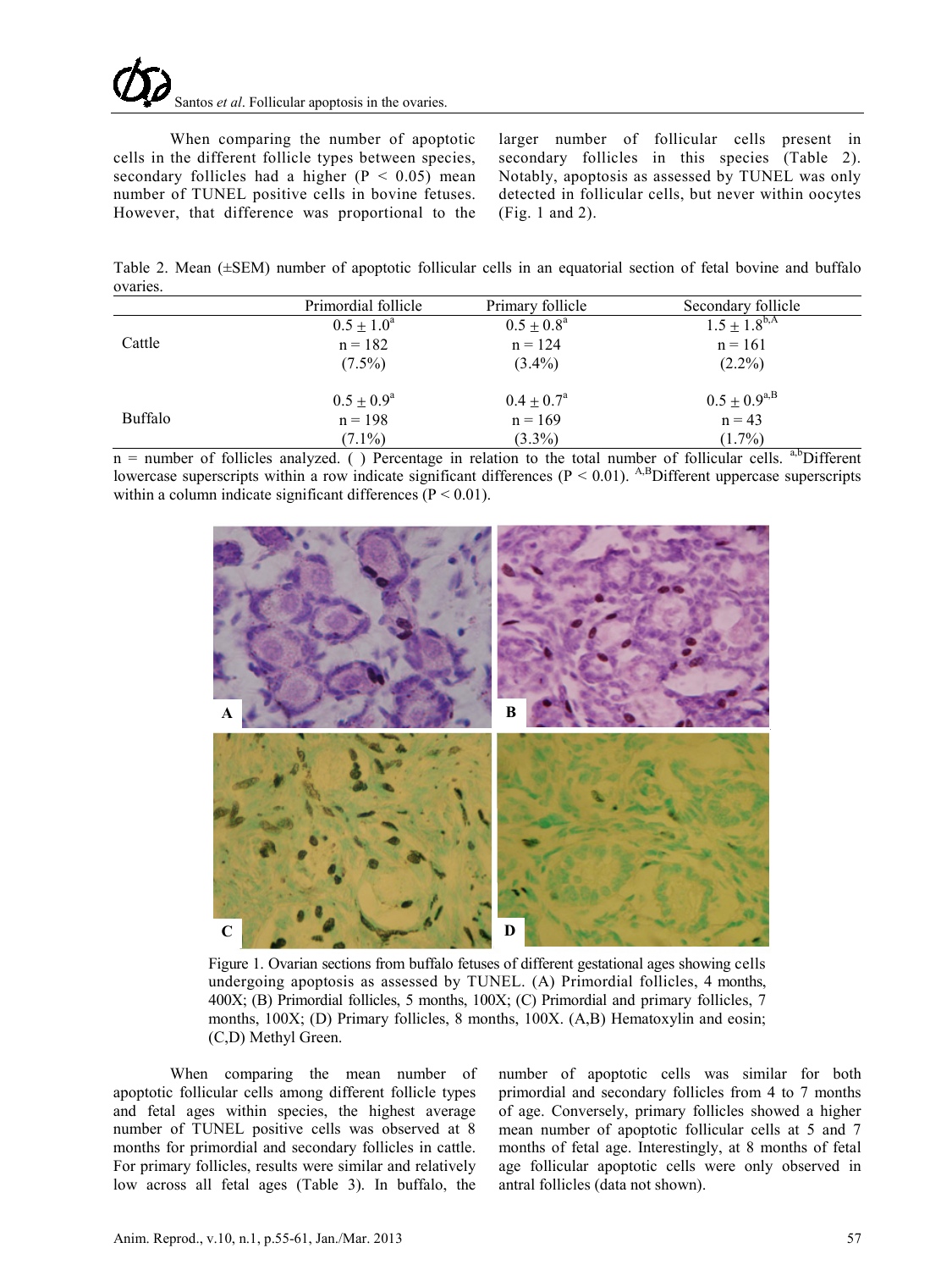

Figure 2. Ovarian sections from bovine fetuses of different gestational ages showing cells undergoing apoptosis. (A) 4 months, 40X; (B) 5 months, 40X; (C) 7 months, 40X; (D) 8 months, 100X. (A,B,D) Methyl Green; (C) Hematoxylin and eosin.

Table 3. Mean ( $\pm$ SEM) number of follicular cells undergoing apoptosis as assessed by TUNEL in primordial, primary and secondary follicles when evaluating the equatorial section of ovaries from cattle and buffalo fetuses of different gestational ages.

|                |            |                          | Gestational age       |                 |                 |  |
|----------------|------------|--------------------------|-----------------------|-----------------|-----------------|--|
|                |            | 4 months                 | 5 months              | 7 months        | 8 months        |  |
| Cattle         |            | $0.1 \pm 0.4^a$          | $0.6 \pm 0.9^{\rm a}$ | $0.2 \pm 0.6^a$ | $1.8 \pm 1.2^b$ |  |
|                | Primordial | $(0-1)$                  | $(0-3)$               | $(0-3)$         | $(0-4)$         |  |
|                |            | $n = 28$                 | $n = 65$              | $n = 63$        | $n = 26$        |  |
|                |            | $0.3 \pm 0.5^{\text{a}}$ | $0.7 \pm 0.9^{\rm a}$ | $0.2 \pm 0.6^a$ | $1.2 \pm 1.0^a$ |  |
|                | Primary    | $(0-1)$                  | $(0-3)$               | $(0-3)$         | $(0-3)$         |  |
|                |            | $n = 10$                 | $n = 45$              | $n = 57$        | $n = 12$        |  |
|                |            | $0.3 \pm 0.5^{\text{a}}$ | $1.6 \pm 2.5^{\rm b}$ | $1.5 \pm 1.3^b$ | $2.9 \pm 1.8^b$ |  |
|                | Secondary  | $(0-1)$                  | $(0-10)$              | $(0-6)$         | $(1-6)$         |  |
|                |            | $n = 9$                  | $n = 118$             | $n = 26$        | $n = 8$         |  |
| <b>Buffalo</b> |            | $0.3 \pm 0.5^{\text{a}}$ | $0.5 \pm 0.8^a$       | $0.3 \pm 0.5^a$ | 0 <sup>b</sup>  |  |
|                | Primordial | $(0-2)$                  | $(0-3)$               | $(0-2)$         |                 |  |
|                |            | $n = 47$                 | $n = 52$              | $n = 64$        | $n = 35$        |  |
|                |            | $0.3 \pm 0.6^a$          | $0.8 \pm 0.6^b$       | $0.7 \pm 1.1^b$ | $0^{\circ}$     |  |
|                | Primary    | $(0-3)$                  | $(0-2)$               | $(0-5)$         |                 |  |
|                |            | $n = 63$                 | $n = 33$              | $n = 59$        | $n = 14$        |  |
|                |            | $0.8 \pm 1.6^a$          | $1.0 \pm 1.4^a$       | $0.9 \pm 1.0^a$ | 0 <sup>b</sup>  |  |
|                | Secondary  | $(0-5)$                  | $(0-2)$               | $(0-2)$         |                 |  |
|                |            | $n = 10$                 | $n = 8$               | $n = 15$        | $n = 10$        |  |

 $n =$  number of follicles analyzed. ( ) range of apoptotic follicular cells. <sup>a,b</sup>Different superscripts within a row indicate significant differences ( $P \le 0.05$ ).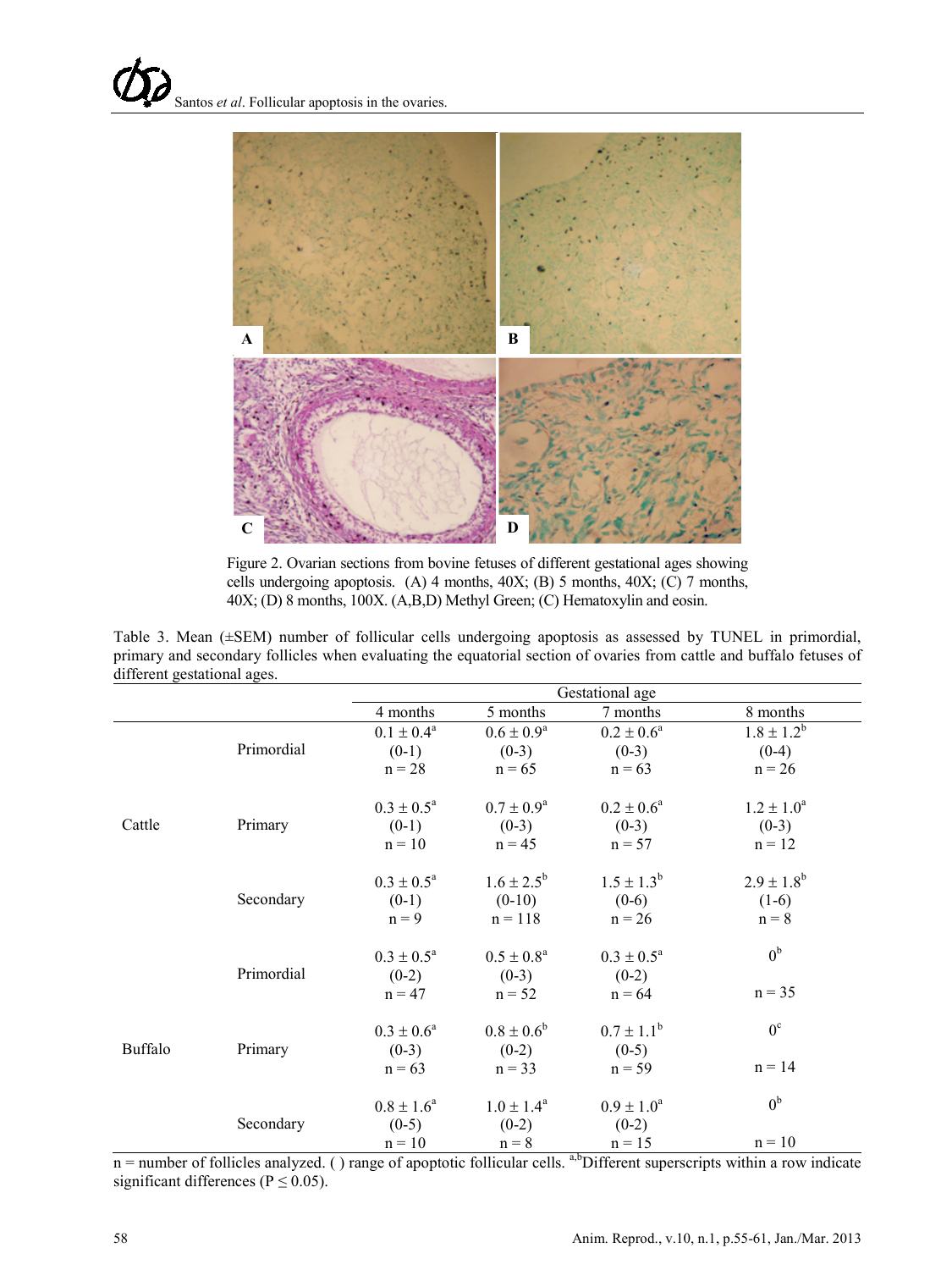#### **Discussion**

To our knowledge, this is the first study showing the apoptosis signals in ovarian development during fetal life in both cattle and buffalo. One hallmark of apoptosis is the presence of a typical intranuclear DNA fragmentation (Hughes and Gorospe, 1991) with the TUNEL assay providing a means to identify such changes within mammalian ovaries (De Pol *et al*., 1997; Abir *et al*., 2002). Therefore, the fact that follicular cells were marked by the TUNEL assay in this study is consistent with other reports describing waves of apoptosis in the establishment of the ovarian follicular population (Coucouvanis *et al*., 1993; De Pol *et al*., 1997; McGee *et al*., 1998; Abir *et al*., 2002; Levy, 2005; Aladaer *et al*., 2008). Moreover, apoptosis occurred in all follicle classes analyzed, suggesting a physiological rather than a random event in ovarian follicle development. Similarly, previous reports have described DNA fragmentation within granulosa and theca interna cells of both pre- and post-ovulatory follicles in adult rat, bovine, rabbit and pig ovaries (Joly *et al*., 1994; Palumbo and Yeh, 1994; Zheng *et al*., 1994; Guthrie *et al*., 1995; Nicosia *et al*., 1995).

Interestingly, TUNEL-stained follicular cells were observed in the ovaries of all fetal ages tested in this study. This disagrees with previous reports suggesting the occurrence of surges of follicular degeneration at the 4th month and then again at the 6th and 10th months of gestational age in ovaries of buffalo fetuses (El-Ghannam and El-Naggar, 1974, 1975). Indeed, in our study, apoptosis occurred most intensely in primordial and primary follicles at 5 and 8 months, and secondary follicles at 5, 7, and 8 months for cattle, as well as in primordial and primary follicles at 5 months, primary follicles at 7 months, and secondary follicles at 4, 5, and 7 months of fetal age in buffalo ovaries. In essence, these data are consistent with apoptosis occurring throughout fetal life rather than in surges, which is in agreement with findings in fetal sheep ovaries, where apoptosis was observed throughout between 37 and 99 days of gestational age, with the highest rate occurring between 58 and 73 days (Aladaer *et al*., 2008).

Notably, the fact that this study identified apoptosis within the supporting cells of all follicular stages is in agreement with what was previously reported in adult ovaries at different stages of the estrous cycle for the same two species (Feranil *et al*., 2005), suggesting that this is not a phenomenon restricted to a given follicular stage. Conversely, other studies identified TUNEL-positive cells only in atretic tertiary follicles of adult cattle and buffalo ovaries, with no apoptosis present in granulosa or theca interna cells of apparently healthy follicles (Yang and Rajamahendran, 2000; D'Haeseleer *et al*., 2005; Sreejalekshmi *et al*., 2011). The different conclusions among different studies might be the result of different

sampling methods, although it seems unlikely that apoptosis would be restricted to one follicular stage. In addition, differences in the incidence and distribution of apoptosis in follicular cells might be due to the hypothesized role that programmed cell death plays in fetal versus adult tissues. That is, apoptosis during fetal development likely plays an important role in cellular "quality control" in order to eliminate cells with meiotic anomalies and cells failing to produce survival factors, hence controlling ovarian homeostasis (Monniaux, 2002). Conversely, apoptosis in adult tissues might be the result of normal follicular atresia or degeneration during the estrous cycle.

Interestingly, as in a previous reports (Ghafari *et al*., 2007), we were unable to detect apoptosis within oocytes, thus confirming that the TUNEL assay is not a good marker of apoptosis in these cells. Ovaries from human fetuses evaluated by TUNEL and immunohistochemistry against Bcl-2, a factor upstream in the apoptotic pathway, revealed no conclusive evidence that apoptosis was responsible for the extensive loss of oogonia and oocytes from midpregnancy until birth. Speculation that the decline in the number of germ cells is a consequence of the delicate dynamics of meiotic events, necrosis or other processes of cell death suggests the need for further studies addressing the mechanisms that regulate germ cell atresia in fetal ovaries (Abir *et al*., 2002)

In summary, the TUNEL method was effective in this study for the detection of apoptosis in the supporting cells of ovarian follicles from bovine and buffalo fetuses. The data presented are consistent with apoptosis occurring at similar rates in both species, between 4 and 8 months of age. Further studies are needed to better understand the dynamics of apoptosis as a regulator of follicular atresia in fetal ovaries from these species, as well as the potential involvement of the oocyte in this process.

#### **Acknowledgments**

This study was funded by the Federal University of Pará (UFPA), Foundation for Research of the State of Pará (FAPESP), and Foundation of Research and Development - FADESP.

#### **References**

**Abdel-Raouf M, El-Naggar MA**. 1968. Biometry of the egyptian buffalo foetus. *UARJ Vet Sci*, 5:37-43.

**Abir R, Orvieto R, Dicker D, Zukerman Z, Barnett M, Fisch B**. 2002. Preliminary studies on apoptosis in human fetal ovaries. *Fertil Steril*, 78:259-264.

**Aladaer Q, Zhang ZP, Cao GF, Zhang Y**. 2008. Histological study of germ cells development and apoptosis in mongolian sheep fetal ovaries. *Anim Reprod Sci*, 103:179-186.

**Ayres M, Ayres Jr M, Ayres DL, Santos AS**. 2007.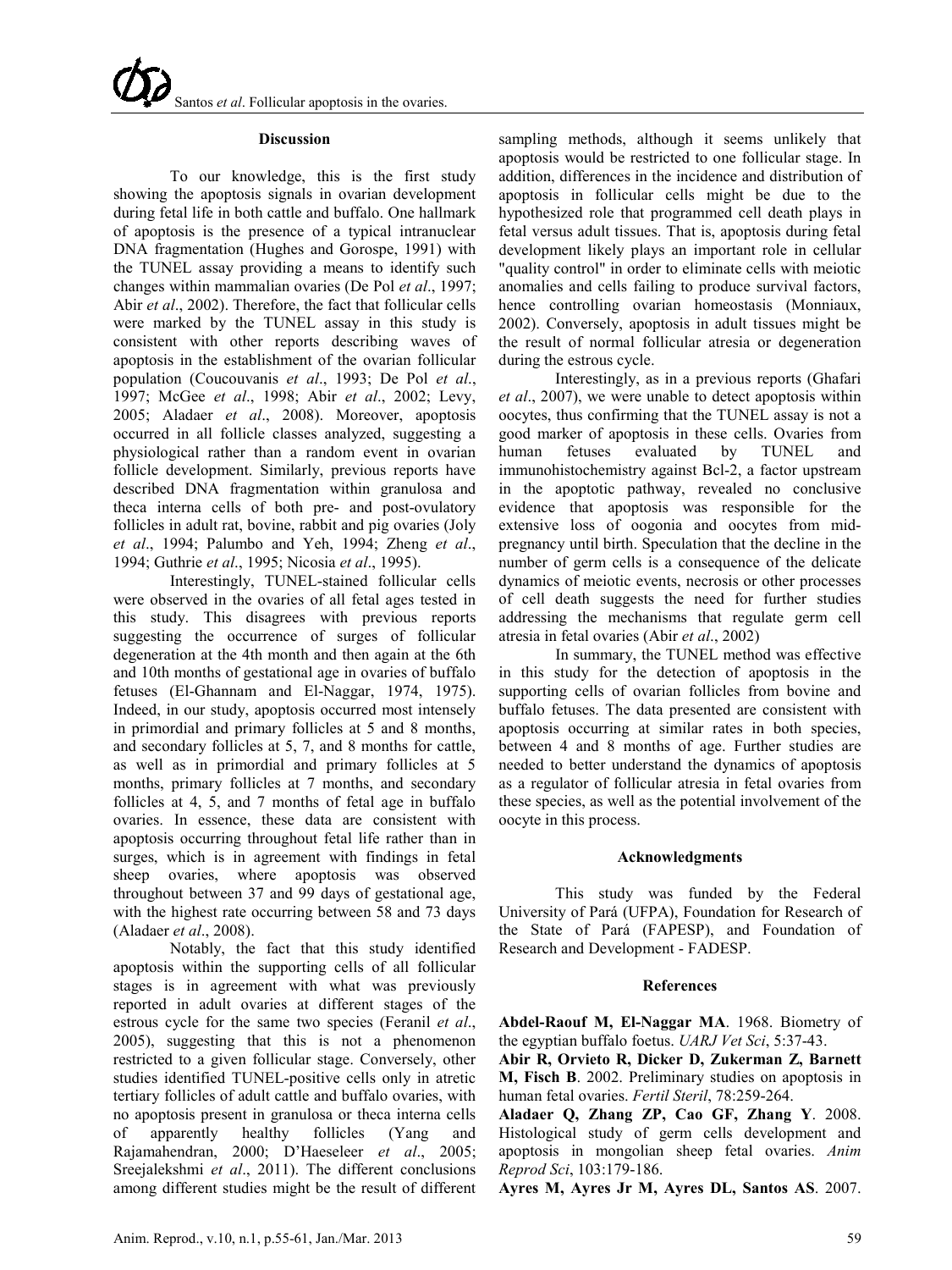*BioEstat 5.0*: *Aplicações Estatísticas nas Áreas das Ciências Biológicas e Médicas*. Brasília, DF: Sociedade Civil Mamirauá. 272p.

**Baker TG**. 1963. A quantitative and cytological study of germ cells in human ovaries. *Proc R Soc London B*, 158:417-433.

**Beckers JF, Drion PV, Figueiredo JR, Goffinn L, Pirottin D, Ectors FJ**. 1996. The ovarian follicle in cow. In vivo growth and in vitro culture. *Reprod Domest Anim*, 31:543-548.

**Coucouvanis EC, Sherwood SW, Carswell-Crumpton C, Spack EG, Jones PP**. 1993. Evidence that the mechanism of prenatal germ cell death in the mouse is apoptosis. *Exp Cell Res*, 209:238-247.

**De Pol A, Vaccina F, Forabosco A, Cavazutti E, Marzona L**. 1997. Apoptosis of germ cells during human prenatal oogenesis. *Hum Reprod*, 12:2235-2241.

**De Pol A, Marzona L, Vaccina F, Negro R, Sena P, Forabosco A**. 1998. Apoptosis in different stages of human oogenesis. *Anticancer Res*, 18:3457-3461.

**D'Haeseleer M, Van Poucke M, Van Den Broeck W**. 2005. Cell-specific localization of oestrogen receptor beta (ESR2) mRNA within various bovine ovarian cell types using in situ hybridization. *Anat Histol Embryol*, 34:265-272.

**El-Ghannam F, El-Naggar MA**. 1974. The prenatal development of the buffalo ovary. *J Reprod Fertil*, 41:479-483.

**El-Ghannam F, El-Naggar MA**. 1975. Studies of oocytogenesis of buffalo ovaries. *Zentralbl Veterinarmed A*, 22:248-255.

**Erickson BH**. 1966. Development and radio-response of pre-natal bovine ovary. *J Reprod Fertil*, 10:97-105.

**Evans HE, Sack WO**. 1973. Prenatal development of domestic and laboratory mammals: growth curves, external features and selected references. *Anat Histol Embryol*, 2:11-45.

**Feranil JB, Isobe N, Nakao T**. 2005. Apoptosis in the antral follicles of swamp buffalo and cattle ovary: TUNEL and Caspase-3 histochemistry. *Reprod Domest Anim*, 40:111-116.

**Fulton N, Martins da Silva SJ, Bayne RA, Anderson RA**. 2005. Germ cell proliferation and apoptosis in the developing human ovary. *J Clin Endocrinol Meta*b, 90:4664-4670.

**Ghafari F, Gutierrez CG, Hartshorne Geraldine M**. 2007. Apoptosis in mouse fetal and neonatal oocytes during meiotic prophase one. *BMC Dev Biol*, 7:87.

**Grimes RW, Matton P, Ireland JJ**. 1987. A comparison of histological and non-histological indices of atresia and follicular function. *Biol Reprod*, 37:1:82- 88.

**Guthrie HD, Cooper BS, Welch GR, Zakaria AD, Johnson LA**. 1995. Atresia in follicles grown after ovulation in the pig: measurement of increased apoptosis in granulosa cells and reduced follicular fluid estradiol- 17 beta. *Biol Reprod*, 52:920-927.

**Hirshifield AN**. 1991. Development of follicles in the

mammalian ovary. *Int Rev Cytol*, 124:43-101.

**Hughes FM, Gorospe WC**. 1991. Biochemical identication of apoptosis (programmed cell death) in granulosa cells: evidence for a potential mechanism underlying follicular atresia. *Endocrinology*, 129:2415- 2422.

**International Committee on Veterinary Histological Nomenclature**. 1994. *Nomina Histologica*. 2nd ed. Zurich: ICVHN. (Together with Nomina Anatomica Veterinaria. 4th ed. and Nomina Embriologica Veterinaria).

**Joly PD, Tisdall DJ, Heath DA, Lun S, McNatty KP**. 1994. Apoptosis in bovine granulosa cells in relation to steroid synthesis, cyclic adenosine 3', 5'-monophosphate response to follicle-stimulating hormone. *Biol Reprod*, 51:934-944.

**Kumar A, Solanki VS, Jindal SK, Tripathi VN, Jain GC**. 1997. Oocyte retrieval and histological studies of follicular population in buffalo ovaries. *Anim Reprod Sci*, 47:189-195.

**Lévy R**. 2005. Apoptosis in oocyte. *Gynécol Obstét Fertil*, 33:645-652.

**McGee EA, Hsu S-Y, Kaipia A, Hsueh AJW**. 1998. Cell death and survival during ovarian follicle development. *Mol Cell Endocrinol*, 140:15-18.

**Monniaux D**. 2002. Oocyte apoptosis and evolution of ovarian reserve. *Gynecol Obstet Fertil*, 30:822-826.

**Nicosia N, Nicosia RF, Saunders BO, Muro-Cacho C**. 1995. Cell proliferation and apoptosis during development and aging of the rabbit corpus luteum. *Ann Clin Lab Sci*, 25:143-157.

**Palta P, Chauhan MS**. 1998. Laboratory production of buffalo (*Bubalus bubalis*) embryos. *Reprod Fertil Dev*, 10:379-391.

**Palumbo A, Yeh J**. 1994. In situ localization of apoptosis in the rat ovary during follicular atresia. *Biol Reprod,* 51:888-895.

**Pesce M, De Felici M**. 1994. Apoptosis in mouse primordial germ cells: a study by transmission and scanning electron microscope. *Anat Embryol* 189:435- 440.

**Sreejalekshmi P, Raghavendra BS, Subramani TS, Murthy VC, Jamuna KV, Prasad RV, Ravindra JP, Selvaraju S**. 2011. Detection of follicular apoptosis in water buffalo (*Bubalus bubalis*) ovary by histology and nick end labeling technique. *Reprod Domest Anim*, 46:59-65.

**Tilly JL, Kowalski KI, Johnson AL, Hsueh AJ**. 1991. Involvement of apoptosis in ovarian follicular atresia and postovulatory regression. *Endocrinology*, 129:2799- 2801.

**Vinatier D, Dufour D**. 1996. Apoptosis: a programmed cell death involved physiology in ovarian and uterine. *Eur J Obstet Gynecol Reprod Biol*, 67:85-102.

**Yang M, Rajamahendran R**. 2000. Morphological and biochemical identification of apoptosis in small, medium, and large bovine follicles and the effects of follicle-stimulating hormone and insulin-like growth